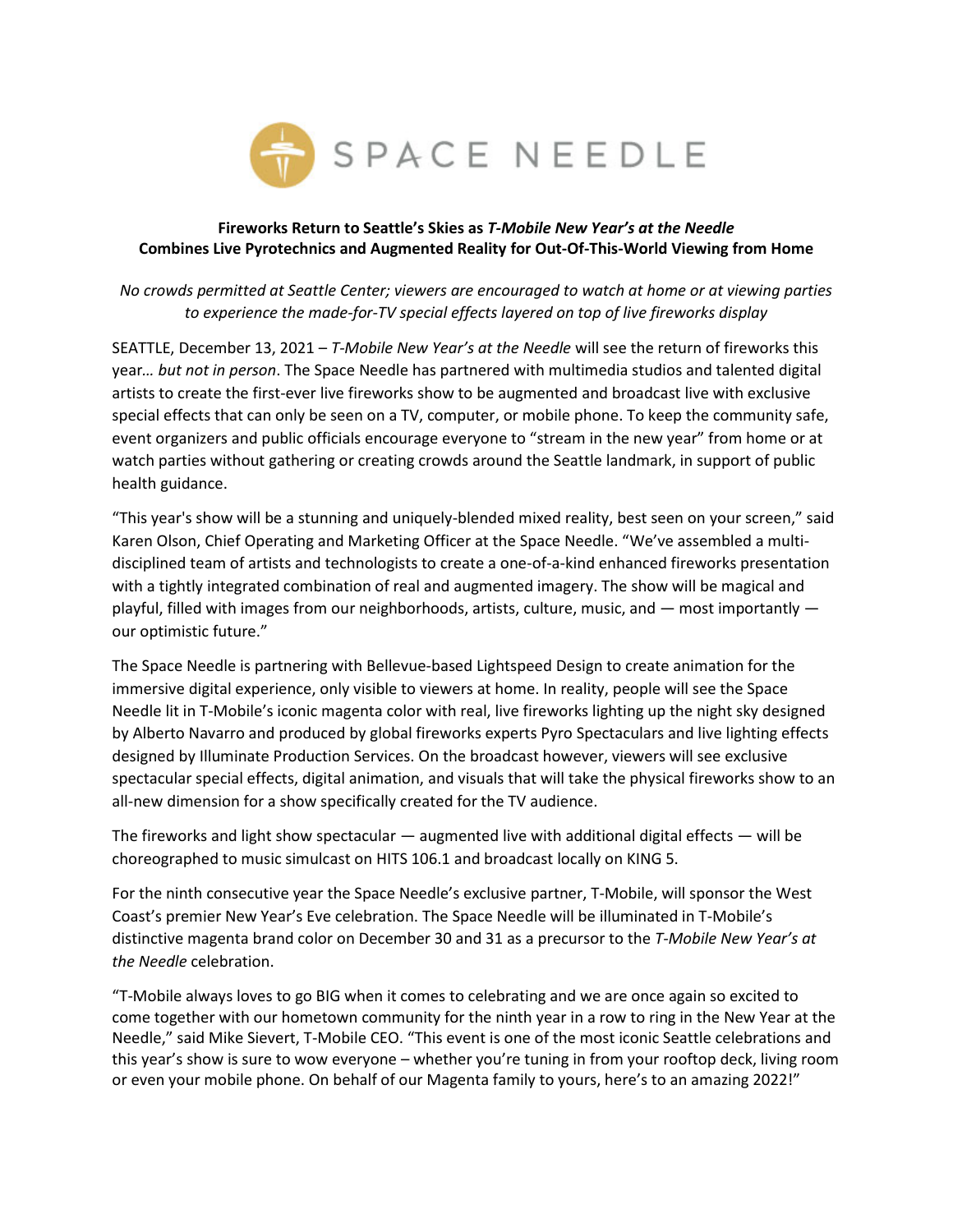The show has been designed as a heartfelt tribute to Seattle's strength, pride, and perseverance. Viewers will see fresh, new, and exciting lighting and special effects that showcase the spirit of the city. Lightspeed Design, working with a team of local digital artists and technologists, created images of some of the most beloved Pacific Northwest symbols that will be recreated in the sky as special mixed reality effects synchronized to the live pyrotechnics and lighting to create magical moments of color and light.

"The fireworks will serve as a vibrant artful canvas," said Chris Ward, president of Lightspeed Design. "The digital animation will serve as the modern storyteller's brush; the augmented overlay of the live broadcast will create a picture that will capture the imagination of the viewers watching from home."

Queen Anne Beerhall will serve as the official viewing party for *T-Mobile New Year's at the Needle*. With no public events at Seattle Center or atop the Space Needle, the venue will show the first-ever live augmented fireworks show on its big screens. A list of neighborhood watch parties at other local establishments will be updated at [spaceneedle.com/newyears.](https://www.spaceneedle.com/newyears)

The augmented *T-Mobile New Year's at the Needle* show can be seen live on TV on both KING 5 and KONG. The show will also be livestreamed on [king5.com](https://www.king5.com/) and will be available to view on the KING 5 mobile app. After the broadcast, the augmented fireworks show will be available for worldwide viewing a[t spaceneedle.com/newyears.](https://www.spaceneedle.com/newyears)

Everyone celebrating *T-Mobile New Year's at the Needle* is encouraged to share photos and videos on social media of how they're ringing in the New Year at home using hashtag **#TMobileNYE**.

###

#### **For more information, contact:**

Maren McKay, Space Needle [marenm@spaceneedle.com](mailto:marenm@spaceneedle.com?subject=Press%20Inquiry%20-%20New%20Year) (206) 905-2184 [office] (617) 470-8118 [mobile]

#### **About Space Needle**

Built as the centerpiece and inspiration for the 1962 Seattle World's Fair, the Space Needle has since become a part of the Seattle experience and the globally-recognized icon for the city. The Space Needle's recent \$100 million renovation added more than 176 tons of glass to the structure offering unparalleled views of Seattle and features The Loupe—the world's first revolving glass floor. Open yearround, the Space Needle hosts more than a million visitors per year. For more information visit: [spaceneedle.com/press.](http://www.spaceneedle.com/press)

### **About Lightspeed Design**

Lightspeed Design, Inc is a small team of Seattleites that grew up making laser shows at Pacific Science Center, then developing technology for thousands of first-run 3D cinemas, and creating clever content for brands and attractions, including virtual reality gaming experiences. For more information please visit[: lightspeeddesign.com.](https://www.lightspeeddesign.com/)

### **About Pyro Spectaculars by Souza**

The Pyro Spectaculars Group of Companies is a third-generation family-owned and operated full-service pyrotechnic company. Pyro is one of the largest and oldest pyrotechnic companies in the western